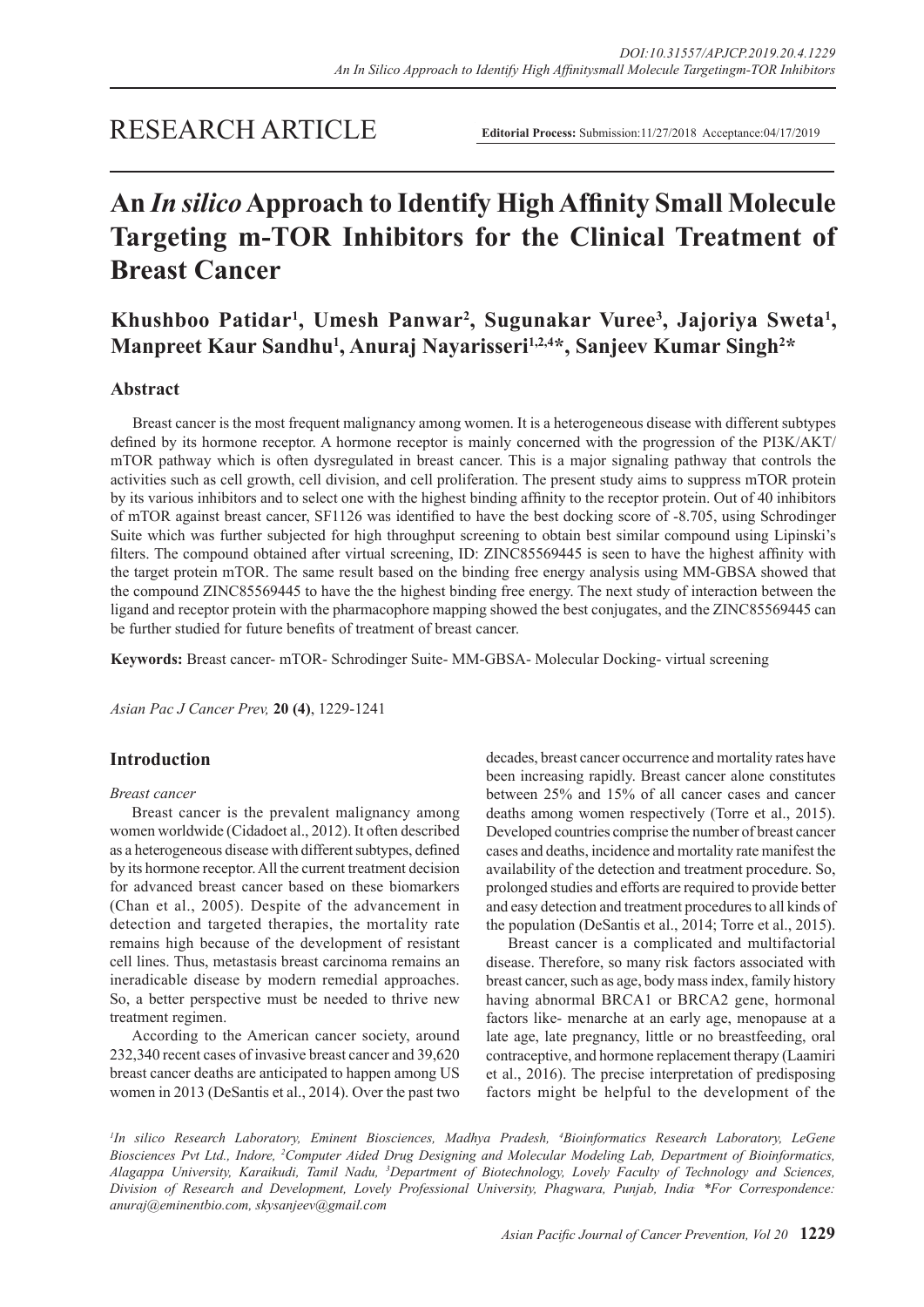novel treatment to prevent breast cancer. The top-most encouraging efforts require understanding the gene, gene-environment, or gene-gene interaction.

The leading cause of cancer is the genetic mutation which occurs as a result of genetic instability and environmental factors. In most of the breast cancer, genetic alteration arises during an individual's lifetime and are present only in specific cells of the breast. These types of changes are called somatic mutation and are not inherited. A different kind of genetic changes, which is classified as germline mutation, are typically inherited from parent to their offspring.

Mutation in the number of genes is involved in causing breast cancer. Regarding high-risk family history, the most important genes are BRCA1 and BRCA2 (Ford et al., 1998). Variation in these two genes can increase the chance of developing the tumors by 80%. Therefore, early recognition of carrier among affected women is pivotal to suggest the specialist to determine the best suitable treatment plan (D'Argenio et al., 2015).

#### *mTOR pathway*

mTOR kinase is an intracellular signaling pathway which controls the various actions of our body such as cell division, cell survival, cellular morphology, protein synthesis and integration of metabolism. mTOR kinase signaling is activated in multiple cancer, guided by variation in the gene-coding receptor tyrosine kinase, Ras, PI3K, and PTEN that is involved in numerous cellular processes (Bhagwat et al., 2011). This protein is a component of two multi-subunit complexes known as mTOR1 and mTOR2. The mTOR1 complex is sensitive to anticancer drug Rapamycin, an allosteric inhibitor of mTORC1 results in complete disruption of the complex. The mTOR2 complex is considered as rapamycin-insensitive, regulates actin cytoskeleton by phosphorylating the survival kinase AKT at SER 473. mTOR is mainly activated by some intracellular and extracellular signals such as growth factors, nutrient status, energy metabolism and Oxygen level (O'Reganet al., 2011; Aarthy et al., 2017).

#### *Dysregulation of the mTOR pathway*

The aberrant activation of mTOR pathway identified in most of the cancer including breast cancer and its hyperactivation commonly associated with cell growth, cellular proliferation and neogenesis (García-Echeverría et al., 2010). For instance, in the variety of cancer phosphatase and tensin homologue deleted in chromosome 10(PTEN) is mutationally inactivated, leads to an increase in mTOR activity. This hyperactivated mTOR gene results in the production of mRNAs that encode growth factors, cell death inhibitor, angiogenesis factors, cell growth inducer which overall promote carcinogenesis. Therefore, mTOR must be specifically targeted as an anticancer therapy for the treatment of cancer (Dowling et al., 2007). Overall features of the mTOR signaling pathway have provided a higher level of interest in targeting mTOR as a potential therapeutic agent for effective treatment (Xie et al., 2016).

# **Materials and Methods**

#### *Methodology*

#### *System Configuration*

The present study was performed using a Schrödinger's Drug Discovery Suite 2015 on the platform of Cent OS Linux 6.5 version. Molecular Dynamics simulations were carried out using an academic version of Desmond 2015.

#### *Selection of Protein Target and known inhibitors*

The three-dimensional structure of the target protein mTOR was retrieved from Protein Data Bank – PDB (www. rcsb.org) with PDB ID: 5H64. Established inhibitors for mammalian target of rapamycin (mTOR) were explored using NCBI's PubChem compound database (Chandrakar, B. et al., 2013; Rao DM. et al., 2010). The total of 40 compounds were selected to consider the best-anchored compound. The selected inhibitors along with their PubChem ID are shown in Table 1.

#### *Preparation of Protein*

Targeted three-dimensional structural coordinates was pre-processed using Protein Preparation Wizard module in Schrödinger Suite (Protein preparation wizard, Schrodinger, 2017) (Sharda et al., 2017; Bandaru et al., 2017) by implying the parameters like assigning bond orders, zero-order bonds to metal atoms, selenomethionine to methionine conversion, filling absent hydrogen's, capping termini, side chains and loops, and removing waters beyond 5 Å distance surrounding the co-crystallized ligand (Bandaru et al., 2017; Shameer et al., 2017; Nasr et al., 2015; Khandekar et al., 2016; Singh et al., 2019). Further, tautomerization and protonation states were predicted in favor of ligand at pH 7.00. Lastly, the protein hydrogen bonds were optimized to renovation the overlying hydrogens and minimized using OPLS-2005 force field with root mean square deviation (RMSD) value of 0.30 A° (Jorgensenet al., 1996; Glide, 2015; Reddyet al., 2014; Patidar et al., 2016; Shaheen et al., 2015; Praseetha et al., 2016; Babitha et al., 2015).

#### *Lead Compounds and Database preparation*

All the 40 compounds retrieved from NCBI's PubChem Database and a large chemical library of drug-like compounds – Zinc databases were prepared using the Ligand preparation module (LigPrep, 2017) (Dunna et al., 2015; Dunna et al., 2015; Bandaru et al., 2015) of molecular modeling package with suitable parameters like optimization, ring conformation, 2D to 3D conversion, determination of protomers, tautomers, and ionization states at pH 7.0, along with partial atomic charges using OPLS\_2005 force field (Bandaruet al., 2014; Jorgensen et al., 1996; LigPrep, 2015; Sinha et al., 2015).

## *Active Site Prediction and Receptor Grid Generation*

Using SiteMap module in Schrodinger Suite, Ligand – Binding site of the receptor was predicted. Based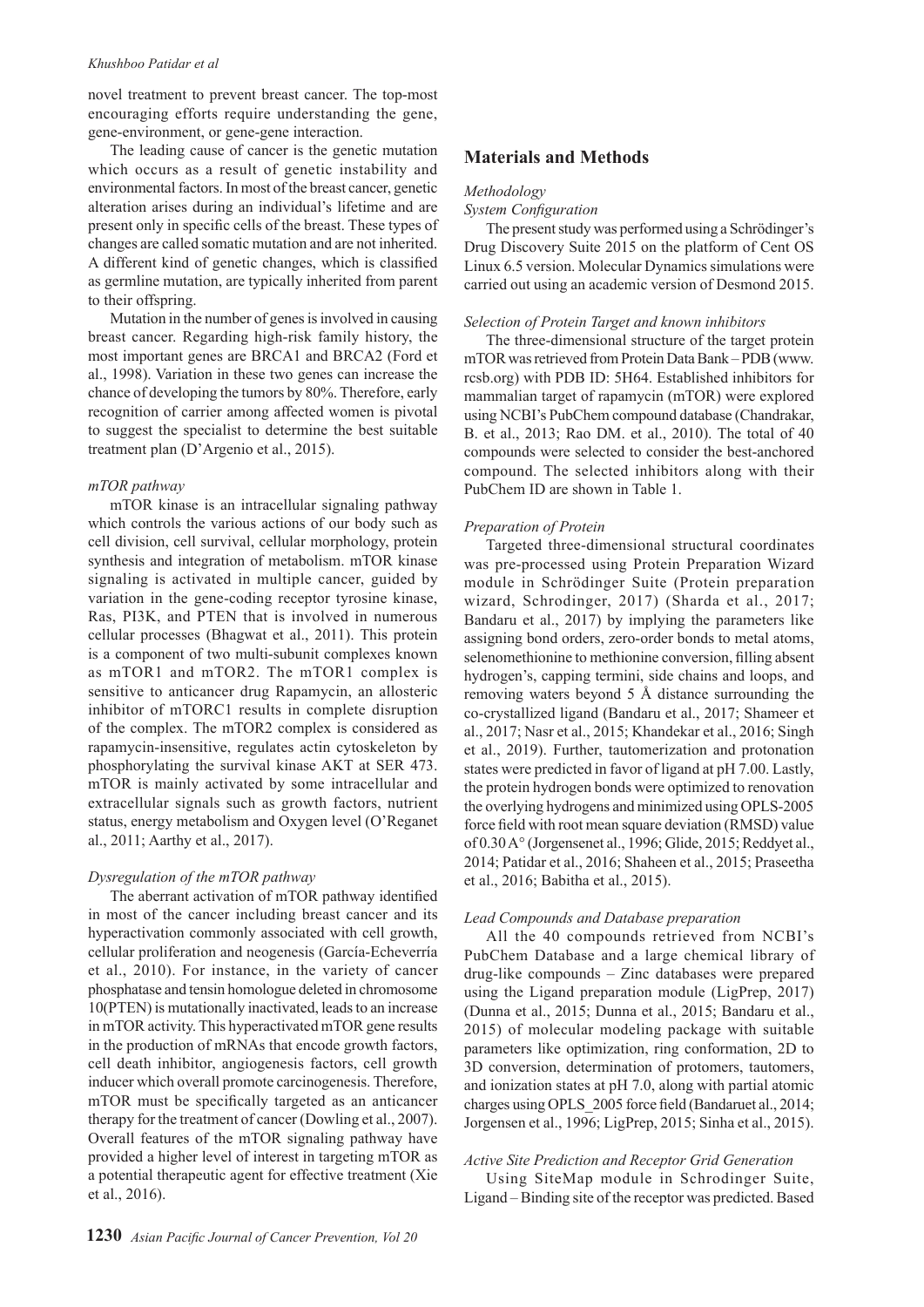on top ranked site score, five potential active sites were analyzed. Site2 was taken for docking analysis based on highest site score along with presence of hydrophobic and charged amino acids (Sinha et al., 2014; Reddy et al., 2014; Panwar et al., 2017).Using Receptor Grid Generation module in Schrodinger, the grid generation was performed on prepared protein with the help of site score from SiteMap (Bandaru et al., 2014; Bandaru et al., 2013). The atoms of protein were fixed within the default parameters of the radii of Vander Waal's scaling factor of 1 Å with partial charge cut-off of 0.25Å using OPLS\_2005 force field (Vuree et al., 2013).

# *Molecular Docking*

Firstly, all the selected 40 compounds were docked into the generated grid of prepared protein using Glide XP (extra precision) module, Schrodinger with default parameters. Glide score is used to rank the various poses of ligand in complex with receptor, where the higher negative values reveal strong binding interaction of protein-ligand. Generally, Glide score is calculated based on the equation:

Glide score =  $0.065 * v dW + 0.130 * Coul + Lipo +$  $Hbond + Metal + BuryP + RotB + Site (1)$ 

Where,vdW =vanderWaalsenergy, Coul=Coulomb energy, Lipo=Hydrophobicinteractions,

H-bond=Hydrogenbonds,

Metal=Metalbindingterms,

BuryP=Penaltyfor buried polargroups,

RotB=Freezingrotatablebonds, Site=Polar interaction inthebindingsite.

Based on the glide docking score the best-docked complex was selected for further studies of virtual screening (Suryanarayanan et al., 2005; Singh et al., 2016).

# *High throughput Virtual Screening*

Virtual screening is one of the highly advanced computing processes to identify the novel drug candidate from large chemical libraries against biological target. Herein, the trio of HTVS, SP, and XP from Glide, Schrodinger was utilized to filter the best configuration of ligand with highest docking score in every step of virtual screening trio (Aarthyet al., 2017; Suryanarayanan et al., 2005; Singh et al., 2016). Finally, the best ranking compounds were selected using criteria of docking score for further studies of ADMEprediction.

# *Pharmacophore studies*

Pharmacophore studies involve different types of interactions between ligand and receptor. This study includes H-bond interaction, electrostatic interaction, hydrophobic interaction, and aromatic interaction done by using Accelrys Discovery Studio 3.5 DS Visualizer (Visualizer, Accelrys Inc, 2012; Basak et al., 2016; González-Díaz et al., 2016; Kelotra et al., 2014; Kelotra, et al., 2014; Majhi et al., 2018; Khandelwal et al., 2018; Sharma et al., 2018; Sinha et al., 2018).

# *ADME and Toxicityprofile*

As per olden research, many of drugs have been failed

during clinical studies due to poor ADME/T; it leads to high cost of loss to pharmaceutical companies. Thus, QikProp, Schrodinger was taken forward for profiling the ADME properties of selected hits from screening. It evaluates the drug likeness and pharmaceutical properties such as molecular weight, aqueous solubility  $(Q<sup>p</sup> log<sup>s</sup>)$ , octanol/water  $(log<sup>P</sup>)$ , brain/blood partition coefficient (Q<sup>P</sup> logBB), CNS, hydrogen bond donors and acceptors along with Lipinski rule of five and Jorgensen rule of three. Following to these, the Human intestinal absorption (HIA), Blood brain barrier (BBB), AMES toxicity and LD50 were also generated to check compounds toxicity effect using online web server tool admetSAR (QikProp 2015; Cheng et al., 2012).

*MM-GBSA (Molecular Mechanics, the Generalized Born model and Solvent Accessibility) – free binding energy calculation*

MM–GBSA, an efficient computational approach in Prime module of Schrodinger suit 2015 (Schrodinger, Inc., LLC, New York, USA), is worthwhile to calculate the relative binding free energy and to improve docking score after docking analysis from bio-molecular system. The binding free energy determines by  $\Delta G_{\text{bind}}$ , represented by following equation (Prime, Schrodinger, 2015; Lyne et al., 2006):

$$
\Delta G_{\text{bind}} = \Delta E + \Delta G_{\text{solv}} + \Delta G_{\text{SA}}
$$

Where,  $\Delta G_{bind}$  = Binding Free Energy,  $\Delta E$  = Difference of energy minimization between receptorligand complex & the energies of receptor and ligand Where,  $\Delta E = E_{\text{complex}} E_{\text{receptor}} - E_{\text{ligand}} \Delta G_{\text{solv}} = \text{Difference of electrostatic solution}$ energy of the receptor-ligand complex  $\&$  the energies of receptor and ligand Where,  $\Delta G_{\text{solv}} = G_{\text{solv}(\text{complex})} - G_{\text{solv}}$  $_{(receptor)} - G_{solv (ligand)}$ ,  $\Delta G_{SA} =$  Difference of Surface area energies of the receptor-ligand complex and the energies of receptor and ligand:

Where, 
$$
\Delta G_{SA} = G_{SA(complex)} - G_{SA(receptor)} - G_{SA (ligand)}
$$

The Prime module applies a surface generalized Born model which makes use of a Gaussian surface for enhanced demonstration of a solvent accessible surface area (Suryanarayanan et al., 2005; Singh et al., 2016; Prime, Schrodinger, 2015; Lyne et al., 2006).

# *BOILED-Egg plot*

A Brain or intestinal EstimateD permeation method (BOILED-Egg) is a predictive model which predicts the bioavailability of the drugs over gastrointestinal absorption and brain penetration. There are five parameters which defines the Cartesian coordinates of both ellipses includes MW, TPSA, MLOGP, GI and BBB. Classification of Egg-plot include the yolk (physiochemical space for BBB permeation), the white (physiochemical space for HIA absorption), and the outside grey region stands for the molecule which predicted low absorption and limited brain penetration properties. The molecule which are placed in grey region are counted as remarked (Padmini et al., 2019; Divya et al., 2019; Palak et al., 2019, Trishang et al., 2019).

*Asian Pacific Journal of Cancer Prevention, Vol 20* **1231**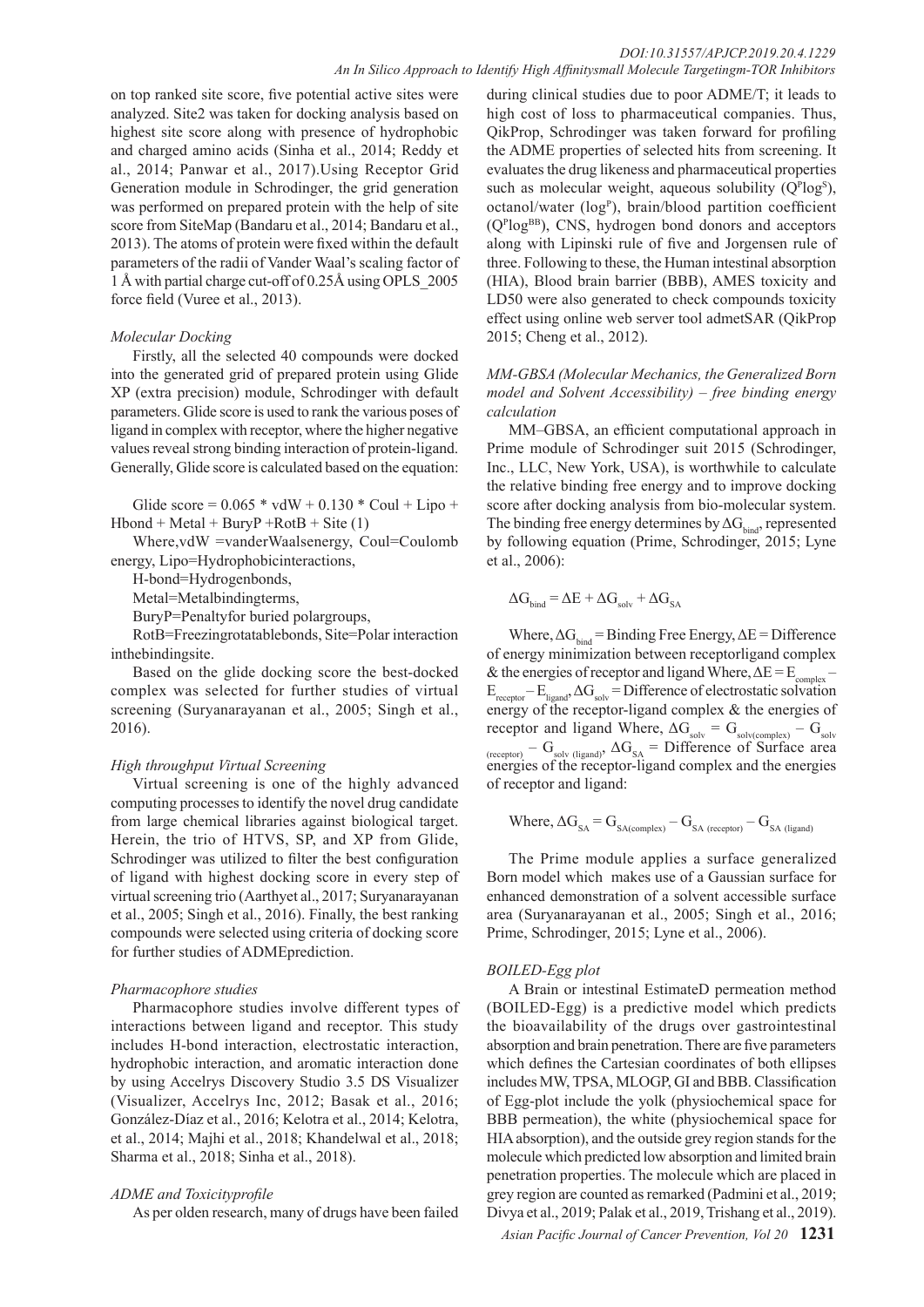To proceed for further analysis of Egg-plot, compound ID of the top three best drug from each of established docked and virtual screened docked was retrieved. Observable result were analyzed based on the different parameters used for Egg-plot.

# **Results**

Herein this study, a highly significant virtual screening process was applied to find out an effective leading

Table 1. List of Inhibitors of mTOR Towards Breast Cancer

compound using Schrodinger Software.

#### *Docking and virtual screening results*

Molecular docking of top 40 known inhibitors was identified with great binding interaction within the same active site. Later, SF1126, the best one protein-ligand complexes were analyzed as perfect binding confirmation with better docking score, XP Score, glide energy, and Glide emodel, tabulated (Table 2) which were taken forward for virtual screening process against Zinc NCD

| Sl. no       | Inhibitors name             | PubChem ID | Ref                                  |
|--------------|-----------------------------|------------|--------------------------------------|
| $\mathbf{1}$ | Temsirolimus, CCI-779       | 6918289    | Chan et al., 2005                    |
| 2            | Everolimus, RAD001          | 6442177    | Shavetaet al., 2013                  |
| 3            | Rapamycin, sirolimus        | 5284616    | Jerusalem et al., (2014)             |
| 4            | Ridaforolimus, deforolimus, | 11520894   | HareHarvey et al., 2017              |
| 5            | AZD2014                     | 25262792   | Guichard et al., (2015)              |
| 6            | AZD8055                     | 25262965   | Jordan et al., (2014)                |
| 7            | <b>INK 128, MLN0128</b>     | 45375953   | Gokmen-Polar et al., (2012)          |
| 8            | $CC-223$                    | 58298316   | Bendell et al., (2015)               |
| 9            | Palomid 529 (P529),         | 11998575   | Xiang et al., (2011)                 |
| 10           | OSI-027                     | 44224160   | Bhagwat et al., (2011)               |
| 11           | Torin 1                     | 49836027   | Hall et al., (2012)                  |
| 12           | PP242                       | 25243800   | SparksGuertin (2010)                 |
| 13           | <b>PP30</b>                 | 24905154   | Leung et al., (2015)                 |
| 14           | KU-0063794                  | 16736978   | Lee et al., (2013)                   |
| 15           | XL388                       | 59604787   | Liu et al., (2009)                   |
| 16           | WYE-125132(WYE-132),        | 25260757   | Chen et al., (2016); Yu et al., 2010 |
| 17           | <b>WYE-687</b>              | 25229450   | Yu et al., (2009)                    |
| 18           | <b>WAY-600</b>              | 25229526   | Yu et al., (2009)                    |
| 19           | WYE-354                     | 44219749   | Yu et al., (2009)                    |
| 20           | Torin 2                     | 51358113   | Liu et al., (2013)                   |
| 22           | GDC-0349                    | 59239165   | Pei et al., (2013)                   |
| 23           | NVP-BEZ235, BEZ235          | 11977753   | Serra et al., (2008)                 |
| 24           | PF-04691502                 | 25033539   | Wander et al., 2013                  |
| 25           | NVP-BGT226                  | 57336745   | Markman et al., (2012)               |
| 26           | Apitolisib, GDC-0980        | 25254071   | Wallin et al., (2011)                |
| 27           | PF-05212384, PKI-587        | 44516953   | Fouqué et al., 2016                  |
| 28           | SAR245409 (XL765)           | 49867926   | Papadopoulos et al. (2014)           |
| 29           | GSK2126458 (Omipalisib)     | 25167777   | Munster et al., 2015                 |
| 30           | <b>PKI-402</b>              | 44187953   | (Mallon et al., (2010))              |
| 31           | PI-103                      | 9884685    | Jang et al., 2015                    |
| 32           | Metformin                   | 4091       | Zakikhani et al., 2007               |
| 33           | Antrocin (AKT/mtor)         | 53474706   | Rao et al., 2010                     |
| 34           | Piperlongumine              | 637858     | Shrivastava et al., 2014             |
| 35           | VS-5584 (SB2343)            | 46912230   | Kolev et al., 2014                   |
| 36           | PKI-179                     | 46947264   | Venkatesan et al., 2010              |
| 37           | Resveratrol                 |            | He et al., 2011                      |
| 38           | Osthole                     | 10228      | Hung et al., 2011                    |
| 39           | SF1126                      | 66577114   | Mahadevan et al., 2012               |
| 40           | $MKC-1$                     | 5327686    | Schneider et al., 2008               |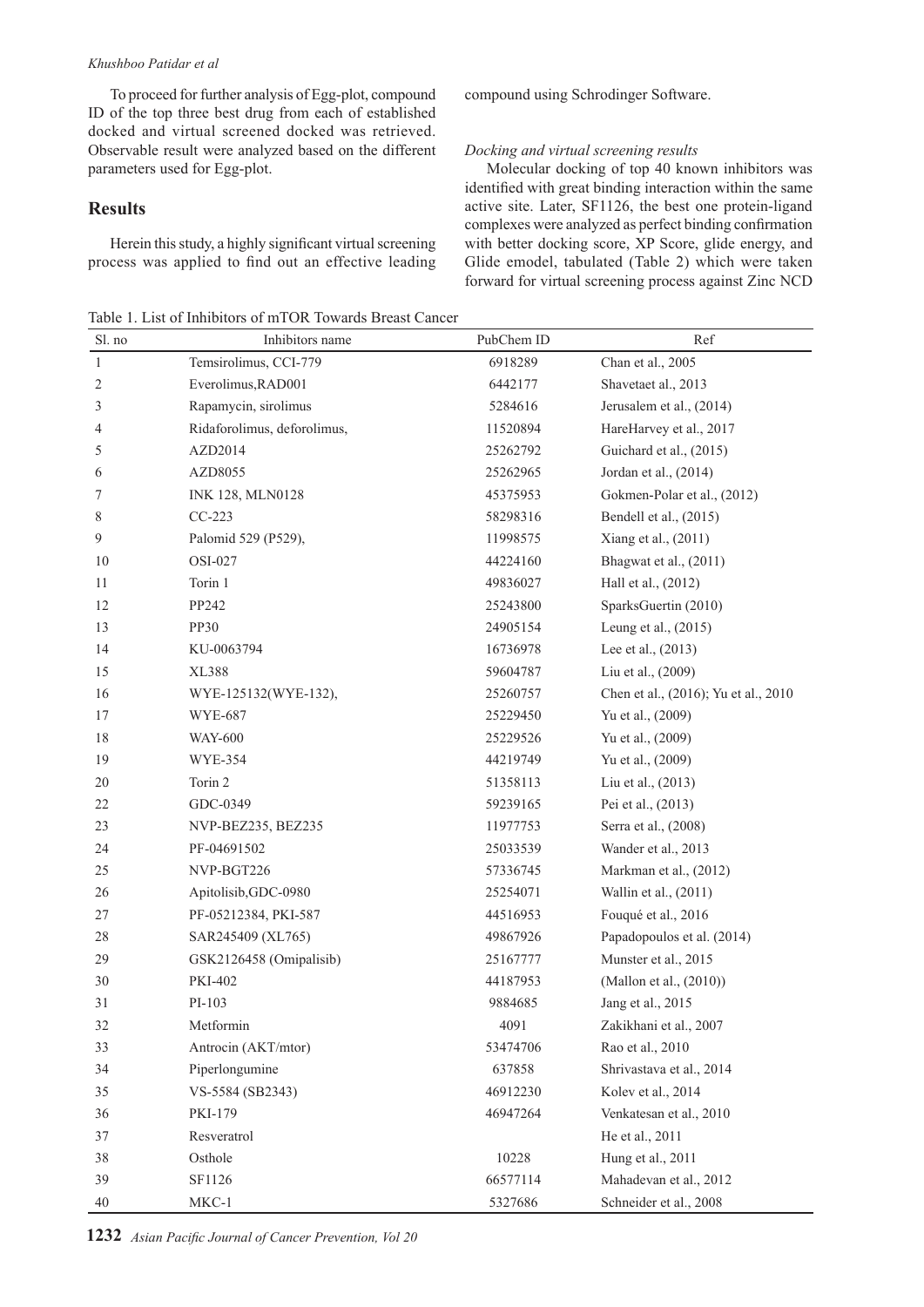

Figure 1. Compound ID:ZINC85569445 Shows High Affinity with mTOR Protein

database. The resulted top 10 compounds with appropriate pharmacological including drug like properties as potent inhibitors against targeted protein with highest docking score, glide score and glide energy, shown (Table 3). The resulted compound ID:ZINC85569445shows the best affinity with the target protein with docking score of -10.607 kcal/mol. The binding mode analyses of the ZINC85569445 were described in detailed.

# *Binding mode of Compound ZINC85569445 with the receptor*

The ligand ZINC85569445was identified with highest docking score -10.607 kcal/mol, glide energy -61.060 kcal/mol, glide Emodel -82.947 kJ/mol. Hydrogen bond interactions were identified with the amino acids Glu662, Lys690, Glu701, Asn725; in which, amine group of compound interacted with oxygen of Glu662 with a distance of 2.01 Å, three carboxyl group of compound interacted respectively with amino group of Lys690 with a distance of 2.43 Å, oxygen of Glu701 with a distance 1.96 Å, and oxygen of Asn725 with a distance 2.07 Å. Amino acids residues Val671, Tyr674, Phe678, Val681, Leu694, Pro697, Ala698, Tyr723, Ala732, Leu735, Leu742 were observed as hydrophobic residues. The 2D profile interaction diagram was represented in Figure 1.

# *Pharmacophore Studies*

Pharmacophore mapping helps to understand the interaction between ligand and receptor molecule. In the active site of target protein, compound ID:ZINC85569445 shows considerable interaction. It shows electrostatic interaction with Ser722 and Lys690, while the H-bond was observed with Glu662, Lys690, Glu701, and Asn725. Figure 4, depicts the aromatic interaction where Phe678, Thr731 actively participated.

# *Hydrogen Bond interaction between compound ID and target protein*

ZINC85569445 and the target protein mTOR is shown (Figure 2). Green dotted lines represent the Hydrogen interaction between atoms. This interaction involving atoms of the residues Asn725, Glu701, Val67, Ser722, Lys690 of mTOR.

| Name of<br>Inhibitors | Docking Score<br>$(kcal mol-1)$ | Glide<br>E model<br>kJ/mol | Glide Energy<br>(kcal/mol) | Interactive residues                           | $\pi$ - $\pi$<br>Interaction<br>Yes/No |
|-----------------------|---------------------------------|----------------------------|----------------------------|------------------------------------------------|----------------------------------------|
| sf1126                | $-8.705$                        | $-85.06$                   | $-74.137$                  | Asp641, Cys679, Ala682, Leu683, Lys690, Asn725 | N <sub>0</sub>                         |
| <b>WYE-687</b>        | $-7.692$                        | $-82.145$                  | $-61.005$                  | Ser711, Arg718                                 | N <sub>0</sub>                         |
| <b>PKI-587</b>        | $-7.617$                        | $-88.447$                  | $-45.599$                  | Leu739                                         | No                                     |
| NVP-BGT226            | $-7.284$                        | $-64.903$                  | $-49.687$                  | Glu701                                         | Yes                                    |
| KU-0063794            | $-7.174$                        | $-67.057$                  | $-47.904$                  | Ala666, Ser668                                 | No                                     |
| GDC-0980              | $-7.036$                        | $-82.006$                  | $-59.175$                  | Ser711, Ser719                                 | N <sub>0</sub>                         |
| <b>WYE-354</b>        | $-6.97$                         | $-82.607$                  | $-56.887$                  | Arg718                                         | No                                     |
| Torin 2               | $-6.839$                        | $-48.904$                  | $-44.086$                  | Ser738                                         | No                                     |
| XL388                 | $-6.826$                        | $-77.967$                  | $-50.654$                  | $\overline{\phantom{a}}$                       | No                                     |
| GDC-0980              | $-6.719$                        | $-78.072$                  | $-57.72$                   | Ser719                                         | N <sub>0</sub>                         |

Table 2. Selected Final Compounds from Re-Docking of Knowninhibitors Into the Active Site of the Protein Kinase for Virtual Screening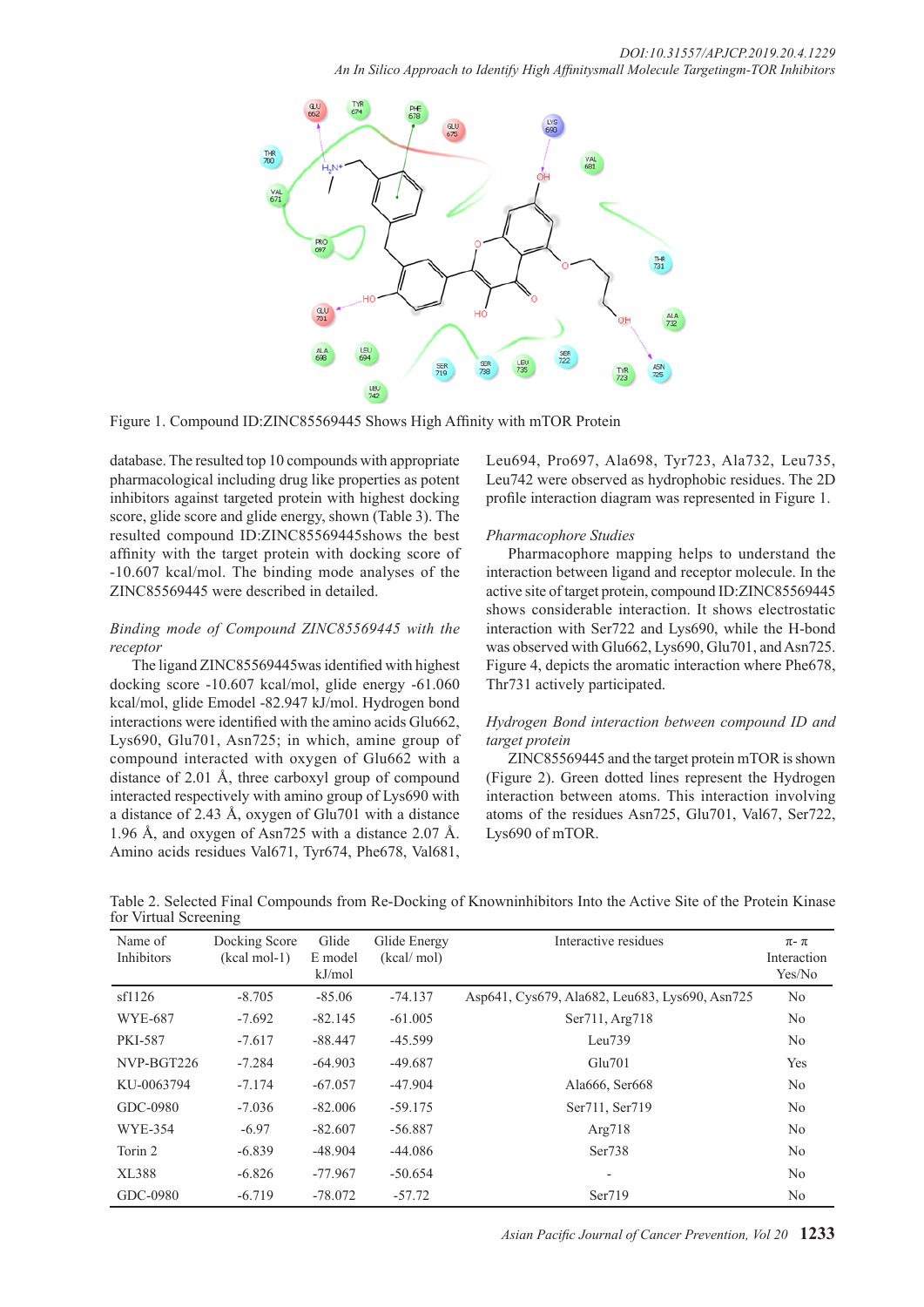Table 3. Structure Based Virtual Screening Results

| S. No.         | Compound ID  | Docking<br>Score<br>(kcal/mol) | Glide<br>E model<br>kJ/mol | Glide Energy<br>(kcal/mol) | Interactive residues for H-bond between<br>IN-Ligand | $\pi$ - $\pi$<br>Interaction<br>Yes/No |
|----------------|--------------|--------------------------------|----------------------------|----------------------------|------------------------------------------------------|----------------------------------------|
|                | ZINC85569445 | $-10.607$                      | $-82.947$                  | $-61.06$                   | Glu662, Lys690, Glu701, Asn725                       | <b>Yes</b>                             |
| 2              | ZINC14640443 | $-10.437$                      | $-52.385$                  | $-43.829$                  | Ala682, Leu683, Lys690, Ser719                       | N <sub>0</sub>                         |
| 3              | ZINC85489178 | $-10.434$                      | $-72.949$                  | $-48.322$                  | Glu662, Arg716, Ser719, Ser722, Thr731               | N <sub>0</sub>                         |
| $\overline{4}$ | ZINC18208633 | $-10.429$                      | $-58.417$                  | $-49.658$                  | Glu701, Pro715                                       | N <sub>0</sub>                         |
| 5              | ZINC85569455 | $-10.391$                      | $-83.908$                  | $-57.087$                  | Glu662, Lys690, Glu701                               | <b>Yes</b>                             |
| 6              | ZINC85569435 | $-10.352$                      | $-76.75$                   | $-58.258$                  | Glu662, Asn691, Glu701, Thr731                       | <b>Yes</b>                             |
|                | ZINC06446612 | $-10.144$                      | $-102.15$                  | $-63.041$                  | Glu662, Ser719                                       | Yes                                    |
| 8              | ZINC08694341 | $-9.996$                       | $-82.165$                  | $-61.169$                  | Glu662, Ser719                                       | N <sub>0</sub>                         |
| 9              | ZINC85569217 | $-9.921$                       | $-65.376$                  | $-45.512$                  | Thr731                                               | Yes                                    |
| 10             | ZINC08791845 | $-9.869$                       | $-82.457$                  | $-52.494$                  | Glu662                                               | N <sub>0</sub>                         |

#### *Electrostatic Interaction between the compounds ID*

ZINC85569445 in the active site of mTOR shown in (Figure 3). The red surface of the protein is electrically negative surface;while, the blue surface is electrically positive. The compound is deeply embedded in the cavity of positive and negative amino acids of the target protein mTOR.

#### *Aromatic interactions between the most effective compoundID*

ZINC85569445 and mTOR protein shown in (Figure 4). Most favorable region of the aromatic interaction is the blue region (Edge), where Phe678 of mTOR is actively participating in bond formation. While the least favorable region (Face) have less interaction.

#### *Interactions of the compounds ID*

ZINC85569445 in the active site of mTOR shown in [Fig 5]. The residues (Asn725, Glu701, Val67, Ser722, and Lys690) of blue dotted line participating in Hydrogen bond interaction while the residues in green circles forming Van-der Waals. Pink circled residues participating in electrostatic interaction.

### *ADME profile*

An ADME property of the top 10 hits was calculated by evaluating their physicochemical properties using QikProp, Schrodinger. All the predicted ADME properties are accepted within the standardized range defined for human use such as Molecular weight (MW 130-500), H-Bond donor  $(< 5.0)$ , H-Bond acceptors  $(< 10.0)$ , the octanol/water partition coefficient log (-2 to 6.2), the aqueous solubility  $log (mol/L)$  (-6.5 to 0.5), CNS activity  $-2$  (inactive) to  $+2$  (active Lipinski's rule of five and Jorgensen rule of three), shown in Table 4.

#### *Comparative ADMET profile of the test ligands and the control*

Comparative studies of the parameters such as Human intestinal absorption(HIA), Blood-brain barrier (BBB), AMES toxicity, LD50 doses of best established docked compound SF1126 (control) and top three virtual screened ligands (CID: ZINC85569445, CID: ZINC14640443, and CID: ZINC85489178) was done: using R-programming language which is depicted in Figure 6. ADMET parameters such as HIA, BBB, AMES toxicity, and LD50



Figure 2. Hydrogen Bond Interaction betweenCompound ID: ZINC85569445 and the Target Protein mTOR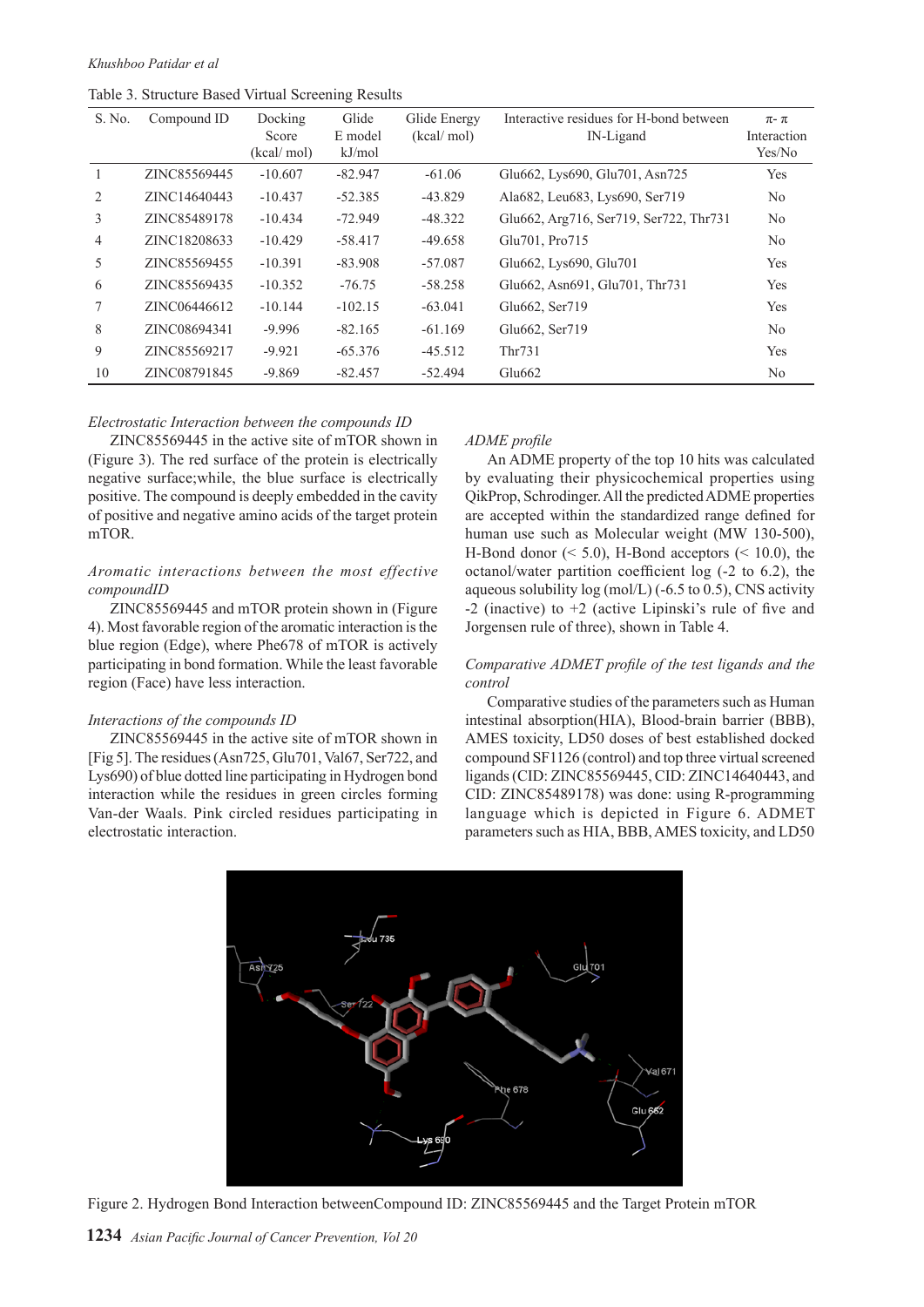

Figure 3. Electrostatic Interaction between the Compounds ID: ZINC85569445 in the Active Site of mTOR

are predicted using online web server tool admetSAR server shown (Table 5). Derived properties revealed that CID: ZINC85569445, CID: ZINC14640443 had the better blood-brain barrier which was higher than the control molecule SF1126. SF1126, CID: ZINC85569445 showed almost equal HIA probability higher than others. Higher HIA denotes the compound could be better absorbed from the intestinal tract after oral administration. Computed result for LD50 dose showed best for SF1126. ZINC85569445 had lower LD50 value compare to another

Table 4. ADME Profile of Screened Hits

| S. No. | Compound ID  | <b>MW</b> | <b>CNS</b> | <b>HBD</b>     | <b>HBA</b> | OPlogPo/w | <b>QPlogS</b> | OPlogBB  | OPlogKP  | Rule of 5 | Rule of 3 |
|--------|--------------|-----------|------------|----------------|------------|-----------|---------------|----------|----------|-----------|-----------|
|        | ZINC85569445 | 477.513   | $-2$       | 5              | 8.7        | 2.392     | $-4.191$      | $-2.343$ | $-5.648$ | $\Omega$  | 2         |
| 2      | ZINC14640443 | 288.256   | $-2$       | 3              | 3.75       | 1.399     | $-2.801$      | $-2.351$ | $-4.4$   | $\theta$  | $\Omega$  |
| 3      | ZINC85489178 | 470.694   | $-2$       | 5              | 5.25       | 2.849     | $-5.239$      | $-2.617$ | $-7.405$ | $\Omega$  | 2         |
| 4      | ZINC18208633 | 388.425   | $\theta$   | 3              | 4          | 3.328     | $-3.894$      | $-0.435$ | $-4.639$ | $\Omega$  | $\theta$  |
| 5      | ZINC85569455 | 475.54    | $-2$       | 4              | 6          | 3.703     | $-5.389$      | $-1.943$ | $-5.472$ | $\Omega$  |           |
| 6      | ZINC85569435 | 463.486   | $-2$       | 5              | 8.7        | 2.099     | $-3.808$      | $-2.116$ | $-5.593$ | $\Omega$  | 2         |
|        | ZINC06446612 | 495.58    | $-2$       | 1.25           | 7.75       | 4.857     | $-5.732$      | $-1.339$ | $-0.536$ | $\Omega$  |           |
| 8      | ZINC08694341 | 477.562   | $-2$       | 1.25           | 8.5        | 4.211     | $-5.722$      | $-1.462$ | $-1.189$ | $\Omega$  |           |
| 9      | ZINC85569217 | 476.528   | $-2$       | 5              | 3.75       | 4.397     | $-6.134$      | $-2.095$ | $-3.315$ | $\Omega$  | 2         |
| 10     | ZINC08791845 | 439.473   | $-1$       | $\overline{c}$ | 7          | 4.402     | $-6.317$      | $-0.868$ | $-1.073$ | $\Omega$  |           |

MW (Molecular Weight of the molecule), (130.0 to 725.0); CNS, predicted central nervous system activity on a -2 (inactive) to +2 (active) scale; HBD, Hydrogen Bond Donor = (0.0 to 6.0); HBA, Hydrogen Bond Acceptor = (2.0 to 20.0); QPlogP o/w (Predicted octanol/water partition coefficient) = (-2.0 to 6.5); QPlogS, (Predicted aqueous solubility, logS) = (-6.5 to 0.5); QPlogBB, (Predicted brain/blood partition coefficient) = (-3.0 to 1.2); QPlogKP, (Predicted skin permeability,  $log Kp$ ) = (-8.0 to -1.0); Rule of 5, (Number of violations of Lipinski's rule of five) = (maximum is 4); Rule of 3, Violations (Number of violations of Jorgensen's rule of three) = (maximum is 3)



Figure 4. Aromatic Interactions between the most Effective Compound ID: ZINC85569445 and mTOR Protein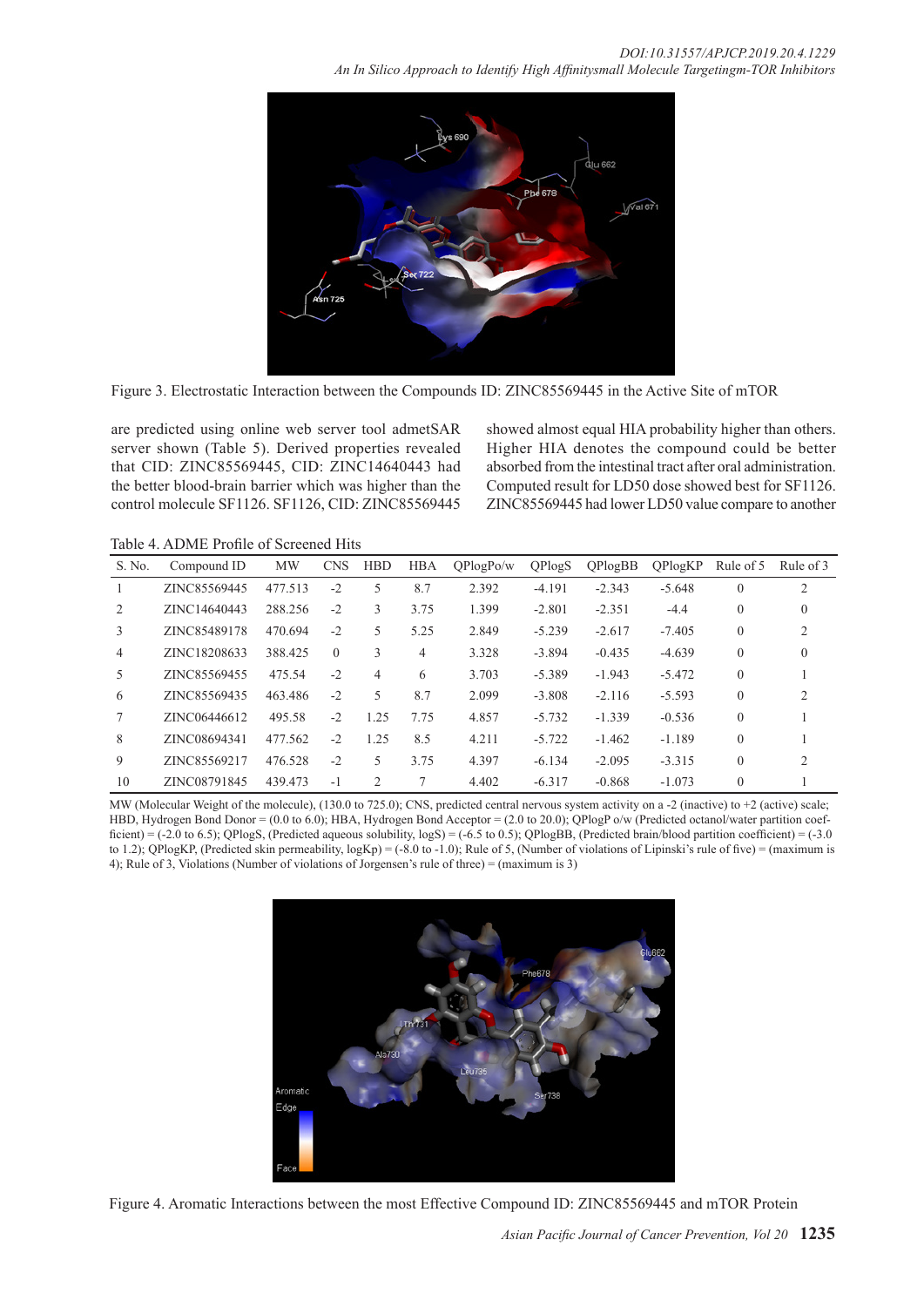Table 5. Comparative ADMET Profile of Best Established Dock Compound and Test Ligands

| Compound     | <b>HIA</b> | <b>BBB</b> | CYP substrate/inhibition    | AMES toxicity | Carcinogenicity | $LD50$ in rat |
|--------------|------------|------------|-----------------------------|---------------|-----------------|---------------|
| SF1126       | 0.9992     | 0.5096     | Non-substrate/non-inhibitor | 0.5621        | Non-carcinogen  | 2.6105        |
| ZINC85569445 | 0.9298     | 0.5101     | Non-substrate/non-inhibitor | 0.7878        | Non-carcinogen  | 2.4722        |
| ZINC14640443 | 0.9704     | 0.586      | Non-substrate/inhibitor     | 0.663         | Non-carcinogen  | 1.9822        |
| ZINC85489178 | 0.8774     | 0.6136     | Non-substrate/non-inhibitor | 0.7778        | Non-carcinogen  | 2.3465        |



Figure 5. Interactions of the Compound ID: ZINC85569445 in the Active Site of mTOR

compound. CID: ZINC85489178 had almost equivalent LD50 dose to SF1126. Regarding toxicity, the probability of being toxic was lower for SF1126 and ZINC85569445. Ames test employed to test whether a compound is toxic or not. The result of the Ames test revealed that all ligands and control molecule were non toxic.

#### *MM-GBSA*

The binding free energy was calculated using a post-scoring method –MMGBSA for the evaluation of molecular docking process. Obtained MMGBSA (ΔG bind) ranges from -58.149 to -89.989, are presented in

Table 6. Binding Free Energy Analysis Results

Table 4. Results were correlated along with docking score to design a relevant drug like potent inhibitors. Higher binding free energy of the lead defines the greater affinity to bind with the receptor.

#### *BOILED-Egg plot analysis*

To understand the poor pharmacokinetics behaviors and bioavailability of the drug which is crucial for drug discovery process, BOILED-Egg plot is proposed as an accurate model to predict lipophilicity and polarity of the small molecule. Prediction for both BBB and intestinal permeation is translated into a molecular design on

| S. No. | Compound ID/Name | $\Delta G_{\rm bind}^{\quad \  a}$ | $\Delta G$<br>b<br>coulomb | $\Delta G$<br>covalent | $\Delta G_{vdW}^{\quad c}$ | $\Delta G$<br>sol GB |
|--------|------------------|------------------------------------|----------------------------|------------------------|----------------------------|----------------------|
|        | SF1126           | $-36.926$                          | $-22.993$                  | 15.799                 | $-54.637$                  | 55.852               |
|        | ZINC85569445     | $-89.038$                          | $-65.12$                   | 9.296                  | $-55.945$                  | 75.929               |
|        | ZINC14640443     | $-48.027$                          | $-29.584$                  | 9.153                  | $-29.07$                   | 26.395               |
| 4      | ZINC85489178     | $-90.039$                          | $-55.047$                  | 6.71                   | $-41.326$                  | 66.435               |
| 5      | ZINC18208633     | $-68.198$                          | 19.778                     | 1.678                  | $-47.657$                  | $-2.161$             |
| 6      | ZINC85569455     | $-84.579$                          | $-47.073$                  | 6.579                  | $-49.289$                  | 64.133               |
|        | ZINC85569435     | $-82.428$                          | $-61.031$                  | 7.617                  | $-49.668$                  | 67.263               |
| 8      | ZINC06446612     | $-85.144$                          | 14.521                     | 2.577                  | $-60.392$                  | 1.39                 |
| 9      | ZINC08694341     | $-81.948$                          | 10.026                     | 10.091                 | $-58.752$                  | 7.041                |
| 10     | ZINC85569217     | $-69.215$                          | $-12.936$                  | 10.077                 | $-47.402$                  | 32.732               |
| 11     | ZINC08791845     | $-73.241$                          | 13.789                     | 11.497                 | $-57.52$                   | 5.618                |

Energies in kcal mol-1; a, Free binding energy; b, Coulomb energy contribution to the binding free energy; c, Covalent energy contribution to the binding free energy; d, Van der Waals energy contribution to the binding free energy; e, The generalized born electrostatic solvation energy contribution to the binding free energy.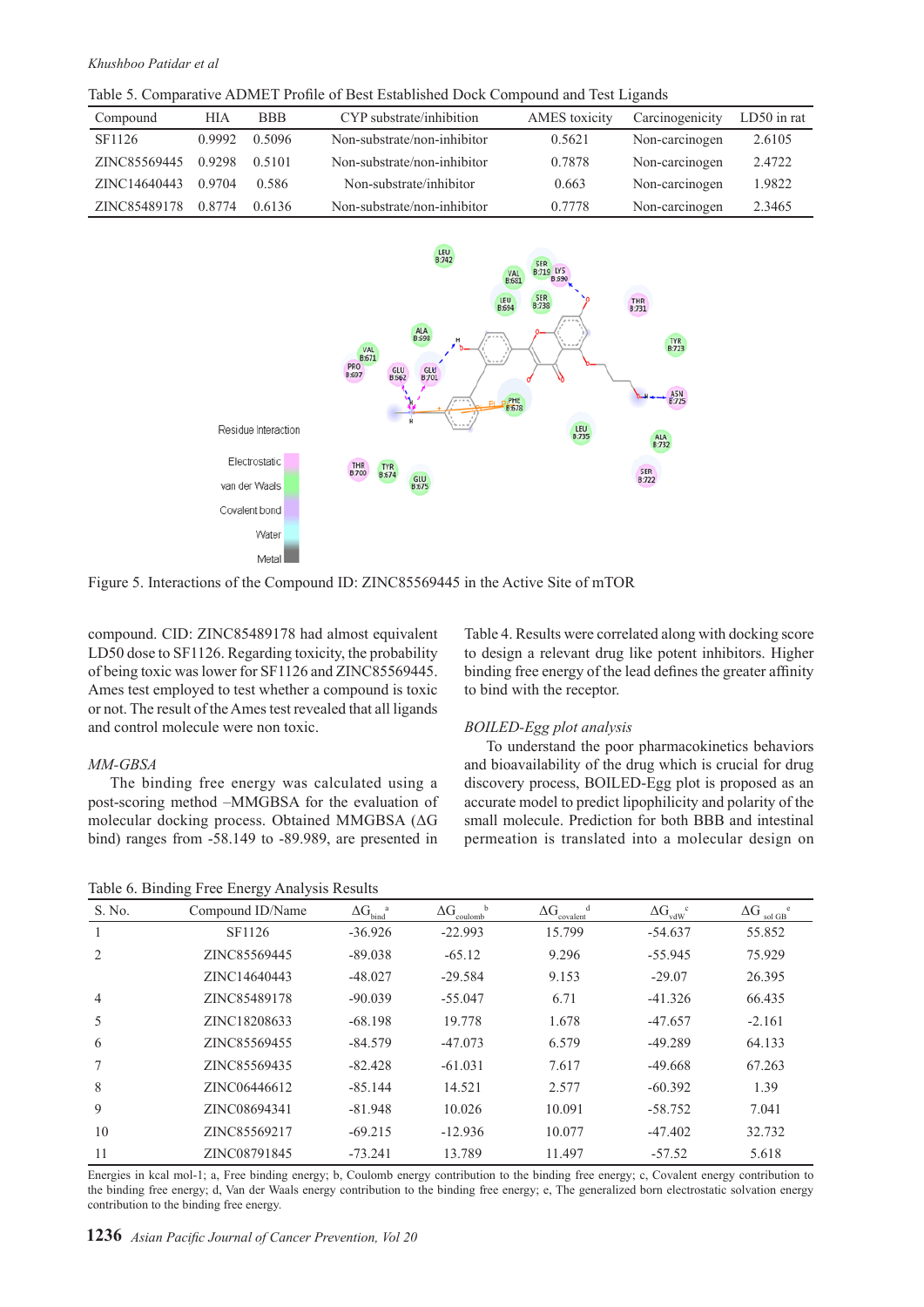

Figure 6. Comparative HIA, BBB, and LD50 of the Established Compound against Virtual Screened Compounds

|                        |  |  |  |  | Table 7. Best Three Compound from -Established Dock Result and Virtual-Screened Dock Result Used for |  |  |
|------------------------|--|--|--|--|------------------------------------------------------------------------------------------------------|--|--|
| <b>BOILED-Egg Plot</b> |  |  |  |  |                                                                                                      |  |  |

| Molecule       | <b>MW</b> | <b>TPSA</b> | <b>MLOGP</b> | GI absorption | BBB permeant   |
|----------------|-----------|-------------|--------------|---------------|----------------|
| SF1126         | 852.84    | 344.2       | $-6.42$      | Low           | No             |
| <b>WYE-687</b> | 528.61    | 110.53      | 1.61         | High          | No             |
| <b>PKI-587</b> | 615.73    | 128.29      | 1.21         | High          | No             |
| ZINC85569445   | 478.51    | 136.97      | $-2.84$      | High          | No             |
| ZINC14640443   | 288.25    | 118.22      | 0.48         | High          | No             |
| ZINC85489178   | 471.7     | 104.61      | $-3.51$      | High          | N <sub>0</sub> |

account of speed, reliability, conceptual clarity and clear graphical output of the model (Table 5) indicates the pharmacokinetics and bioavailability properties of the best six compound; three from established docking and

three from virtual screening. It suggests that there is low GI absorption for best pre-established docked compound while high GI absorption for the virtual screening compound. The result itself indicates that there is no BBB



Figure 7. Boiled Egg Plot Predicted for the Best 3 Compounds from Established Drugs and Virtual Screened Drugs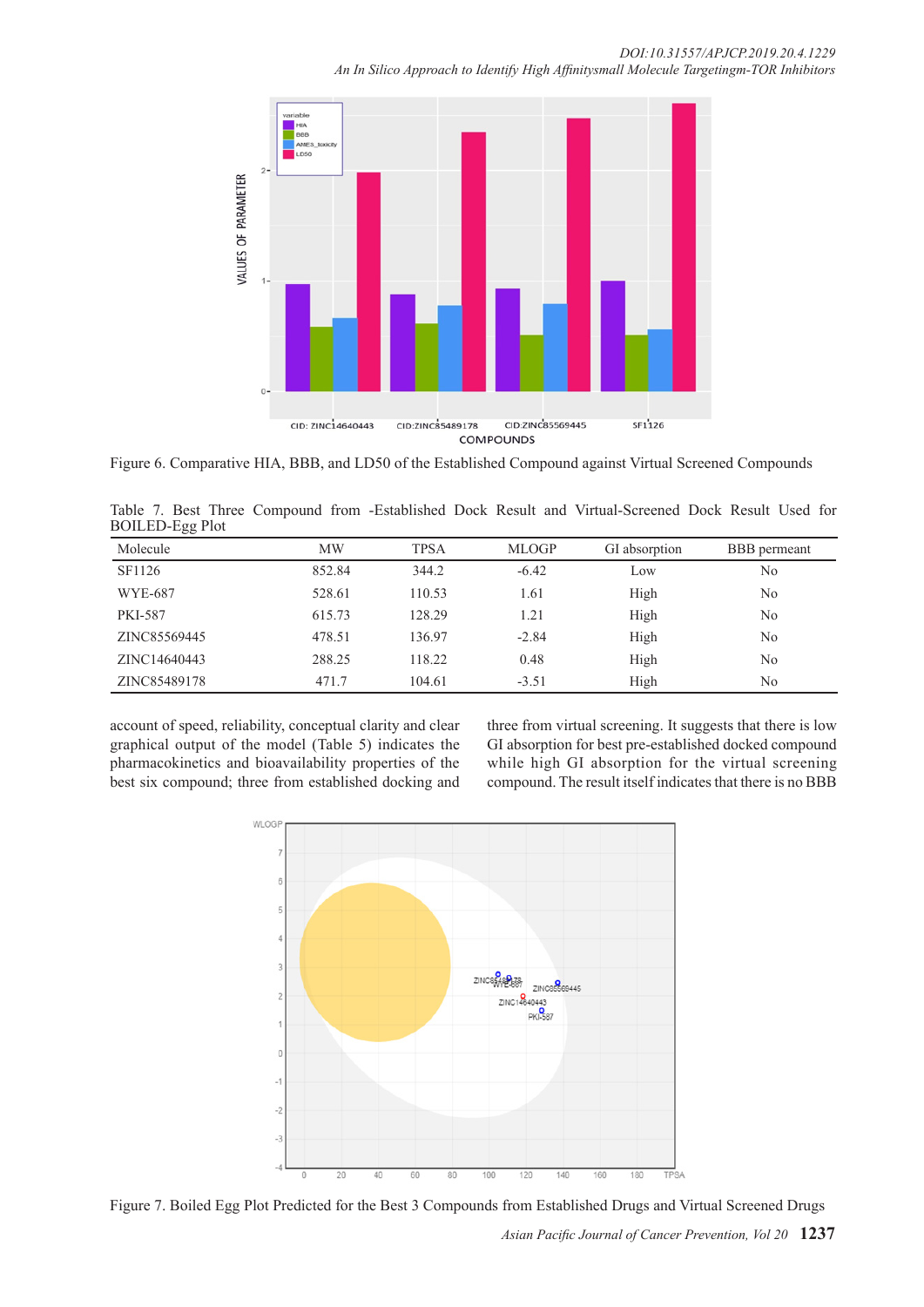permeant. All the virtual screened drugs are in white space meaning proper GI-intestinal absorption. BOILED-Egg plot is shown (Figure 7).

# **Discussion**

Breast Cancer is considered as the prime cause of mortality among women worldwide. Metastatic breast cancer is a diverse disease with different subtypes and irremediable with current treatment regimens (Brouckaert et al., 2017). Based on the data composed by American cancer society, nearly 231,840 recent cases supposed to be diagnosed in 2105 (Ward et al., 2015). One important cause of cancer is the sequential mutation in the number of genes due to the fact of genetic instability and environmental factors (Al-Hajj et al., 2003). mTOR (mammalian target of rapamycin) is a serine/threonine kinase, which controls the various acts of our body such as cell growth, survival, metabolism, is upregulated in various cancer. mTOR is a downstream member of the PI3K/AKT signaling pathway, and its aberrant activation is observed in various human malignant diseases (Vicier et al., 2014). Therefore, mTOR is considered as a desirable target for treatment strategies.

Accordingly, substantial importance is given on PI3K/ AKT/mTOR signaling pathway which has led to the progress of different kinds of inhibitors. In the present study, we found a pre-existing drug against mTOR and technically found SF1126 with the best binding score -8.705kcal/mol against mTOR. Further exploration established from the structure similarity search of SF1126 against ZINC database found various compound with similar properties against mTOR. High-throughput virtual screening performed in this study for structure similarity search which revealed ZINC85569445 with best binding score -10.607kcal/mol. In this study the tested compound CID: ZINC14640443 displayed with the lowest binding energy of -10.607kcal/mol. The binding energy of the control molecule SF1126 was higher than CID: ZINC14640443 as found in our study, thus CID: ZINC14640443 displayed the much better binding score. ADME profile of both the compounds SF1126(control) and test ligand ZINC85569445 was evaluated using QikProp Schrodinger and all the parameters accepted within the standardized range defined for human use. CID: ZINC14640443 predicted blood-brain barrier 0.51 compare to SF1126 of 0.50. Carcinogenic profile of both the test ligand and control molecule revealed to be non-carcinogenic.

The effectiveness of the known inhibitors against mTOR has been tested with significant antiproliferative activity while some of them are being under phase II/III clinical trials (Chresta et al., 2010). In spite of having high ability in inhibiting the activity of mTOR, inhibitors are quite inadequate in fighting against cancer. The likelihood, there is the number of reasons such as feedback loop can activate the upstream signaling pathway and promote cell survival and proliferation. The mTOR signaling pathway is essential for healthy cell growth and viability and its inhibition can be destructive to other cells and tissues(Xie et al., 2016). Despite some loopholes, further attention should be given to the understanding of the mTOR signaling pathway and its downstream processing which

play a vital role in tumor progression.

In conclusion, this research study focuses on finding a satisfactory lead compound which targets to inhibit the breast cancer. Phosphatidylinositol 3- kinase/AKT/ mammalian target of rapamycin(PI3K/AKT/mTOR) pathway is dysregulated in various cancer along with the breast cancer and is the major signaling pathway which controls the routine activity of our body including cell survival, cell division, etc. In this study, we found many pre-existing compounds against the mTOR protein and technically found SF1126 with the high-affinity properties along with the best binding energy score. Further research progress based on the structural similarity of SF1126 against drug database found that there are several more compound having property against mTOR. Best drug found in this research is ZINC85569445and concluded based on the ADME profile and BOILED-Egg plot prediction.

BOILED -Egg plot is a good informant for lead optimization and following analyses the virtual screened compound ZINC85569445 exhibits interesting pharmacokinetics. Virtual tested drugs are correctly placed in the white region of the egg which indicates that it constitutes preferable compound against mTOR protein. The binding free energy using post scoring method MMGBSA calculated for the evaluation of molecular docking, also concluded the virtual screened compound was having higher affinity with the receptor as compared to pre-exist drug.

Conclusively the lead compound is ZINC85569445 ideal for the study of pharmacophore profile. The compound shows the best affinity among all the pre-exit drugs, and inhibition property against the target mTOR as well as the study of pharmacophore mapping of the compound displayed considerable binding affinity in the active site of protein mTOR. This research encourages suitable opportunity for compound ZINC85569445 to prevent breast cancer.

# *Consent for publication*

Not applicable.

## *Ethics approval and consent to participate* Not applicable.

#### *Competing interests*

The authors declare that they have no competing interests.

#### **Acknowledgements**

SKS thank Department of Biotechnology (DBT), New Delhi (No. BT/PR8138/BID/7/458/2013, dated 23rd May, 2013), DST-PURSE 2nd Phase Programme Order No. SR/PURSE Phase 2/38 (G dated 21.02.2017 and FIST (SR/FST/LSI - 667/2016), MHRD RUSA - Phase 2.0 (grant sanctioned vide letter No. F. 24-51 / 2014 - U, Policy (TNMulti-Gen), Dept. of Edn. Govt. of India, Dt. 09.10.2018) for providing the financial assistance.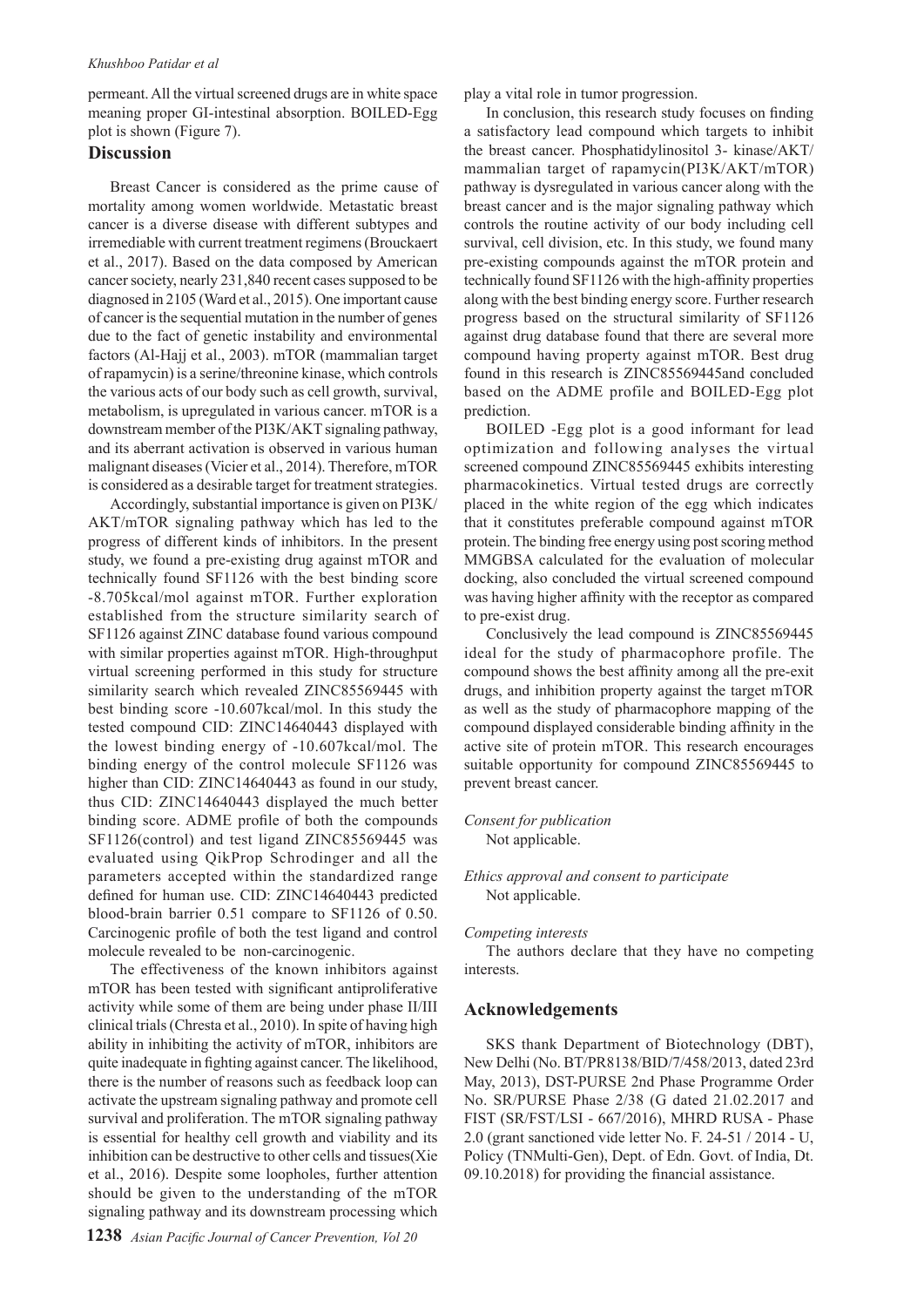# **References**

- Aarthy M, Panwar U, Selvaraj C, et al (2017). Advantages of structure-based drug design approaches in neurological disorders. *Curr Neuropharmacol*, **15**, 1136-55.
- Al-Hajj M, Wicha MS, Benito-Hernandez A, et al (2003). Prospective identification of tumorigenic breast cancer cells. *Proc Natl Acad Sci U S A*, **100**, 3983-8.
- Babitha PP, Sahila MM, Bandaru S, et al (2015). Molecular docking and pharmacological investigations of rivastigminefluoxetine and coumarin-tacrine hybrids against Acetyl Choline Esterase. *Bioinformation*, **11**, 378-86.
- Bandaru S, Alvala M, Nayarisseri A, et al (2017a). Molecular dynamic simulations reveal suboptimal binding of salbutamol in T164I variant of beta2 adrenergic receptor. *PLoS One*, **12**, e0186666.
- Bandaru S, Marri VK, Kasera P, et al (2014). Structure based virtual screening of ligands to identify cysteinyl leukotriene receptor 1 antagonist. *Bioinformation*, **10**, 652-7.
- Bandaru S, Ponnala D, Lakkaraju C, et al (2015a). Identification of high affinity non-peptidic small molecule inhibitors of MDM2-p53 interactions through structure-based virtual screening strategies. *Asian Pac J Cancer Prev*, **16**, 3759-65.
- Bandaru S, Prasad MH, Jyothy A, et al (2013). Binding modes and pharmacophoric features of muscarinic antagonism and beta2 agonism (MABA) conjugates. *Curr Top Med Chem*, **13**, 1650-5.
- Bandaru S, Sumithnath TG, Sharda S, et al (2017b). Helix-Coil transition signatures B-Raf V600E mutation and virtual screening for inhibitors directed against mutant B-Raf. *Curr Drug Metab*, **18**, 527-34.
- Bandaru S, Tiwari G, Akka J, et al (2015b). Identification of high affinity bioactive Salbutamol conformer directed against mutated (Thr164Ile) beta 2 adrenergic receptor. *Curr Top Med Chem*, **15**, 50-6.
- Basak SC, Nayarisseri A, Gonzalez-Diaz H, et al (2016). Editorial (Thematic Issue: Chemoinformatics Models for Pharmaceutical Design, Part 1). *Curr Pharm Des*, **22**, 5041-2.
- Bendell JC, Kelley RK, Shih KC, et al (2015). A phase I dose-escalation study to assess safety, tolerability, pharmacokinetics, and preliminary efficacy of the dual mTORC1/mTORC2 kinase inhibitor CC-223 in patients with advanced solid tumors or multiple myeloma. *Cancer*, **121**, 3481-90.
- Bhagwat SV, Gokhale PC, Crew AP, et al (2011). Preclinical characterization of OSI-027, a potent and selective inhibitor of mTORC1 and mTORC2: distinct from rapamycin*. Mol Cancer Ther*, **10**, 1394-406.
- Brouckaert O, Rudolph A, Laenen A, et al (2017). Reproductive profiles and risk of breast cancer subtypes: a multi-center case-only study. *Breast Cancer Res*, **19**, 119.
- Chan S, Scheulen ME, Johnston S, et al (2005). Phase II study of temsirolimus (CCI-779), a novel inhibitor of mTOR, in heavily pretreated patients with locally advanced or metastatic breast cancer. *J Clin Oncol*, **23**, 5314-22.
- Chandrakar B, Jain A, Roy S, et al (2013). Molecular modeling of Acetyl-CoA carboxylase (ACC) from Jatropha curcas and virtual screening for identification of inhibitors. *J Pharm Res*, **6**, 913-8.
- Chang SB, Miron P, Miron A, et al (2007). Rapamycin inhibits proliferation of estrogen-receptor-positive breast cancer cells. J *Surg Res*, **138**, 37-44.
- Chen Y, Qian J, He Q, et al (2016). mTOR complex-2 stimulates acetyl-CoA and de novo lipogenesis through ATP citrate lyase in HER2/PIK3CA-hyperactive breast cancer. *Oncotarget*, **7**, 25224-40.
- Cheng F, Li W, Zhou Y, et al (2012). admetSAR: a comprehensive source and free tool for assessment of chemical ADMET properties. *J Chem Inf Model*, **52**, 3099-105.
- Chresta CM, Davies BR, Hickson I, et al (2010). AZD8055 is a potent, selective, and orally bioavailable ATP-competitive mammalian target of rapamycin kinase inhibitor with in vitro and in vivo antitumor activity. *Cancer Res*, **70**, 288-98.
- Cidado J, Park BH (2012). Targeting the PI3K/Akt/mTOR pathway for breast cancer therapy. *J Mammary Gland Biol Neoplasia*, **17**, 205-16.
- D'Argenio V, Esposito MV, Telese A, et al (2015). The molecular analysis of BRCA1 and BRCA2: Next-generation sequencing supersedes conventional approaches. *Clin Chim Acta*, **446**, 221-5.
- DeSantis C, Ma J, Bryan L, et al (2014). Breast cancer statistics, 2013. *CA Cancer J Clin*, **64**, 52-62.
- Divya Jain TU, Shreshtha S, Aishwarya G, et al (2019). Design of novel JAK3 Inhibitors towards Rheumatoid Arthritis using molecular docking analysis. *Bioinformation*, **15**, 68-78.
- Dowling RJ, Zakikhani M, Fantus IG, et al (2007). Metformin inhibits mammalian target of rapamycin-dependent translation initiation in breast cancer cells. *Cancer Res*, **67**, 10804-12.
- Dunna NR, Bandaru S, Raj Akare U, et al (2015a). Multiclass comparative virtual screening to identify novel Hsp90 inhibitors: a therapeutic breast cancer drug target. *Curr Top Med Chem*, **15**, 57-64.
- Dunna NR, Kandula V, Girdhar A, et al (2015b). High affinity pharmacological profiling of dual inhibitors targeting RET and VEGFR2 in inhibition of kinase and angiogeneis events in medullary thyroid carcinoma. *Asian Pac J Cancer Prev*, **16**, 7089-95.
- Fouque A, Delalande O, Jean M, et al (2015). A novel covalent mTOR inhibitor, DHM25, shows in vivo antitumor activity against triple-negative breast cancer cells. *J Med Chem*, **58**, 6559-73.
- Fouque A, Jean M, Weghe P, et al (2016). Review of PI3K/mTOR inhibitors entering clinical trials to treat triple negative breast cancers. *Recent Pat Anticancer Drug Discov*, **11**, 283-96.
- Garcia-Echeverria C (2010). Allosteric and ATP-competitive kinase inhibitors of mTOR for cancer treatment. *Bioorg Med Chem Lett*, **20**, 4308-12.
- Gokmen-Polar Y, Liu Y, Toroni RA, et al (2012). Investigational drug MLN0128, a novel TORC1/2 inhibitor, demonstrates potent oral antitumor activity in human breast cancer xenograft models. *Breast Cancer Res Treat*, **136**, 673-82.
- Guichard SM, Curwen J, Bihani T, et al (2015). AZD2014, an inhibitor of mTORC1 and mTORC2, is highly effective in ER+ breast cancer when administered using intermittent or continuous schedules. *Mol Cancer Ther*, **14**, 2508-18.
- Hall BA, Kim TY, Skor MN, et al (2012). Serum and glucocorticoid-regulated kinase 1 (SGK1) activation in breast cancer: requirement for mTORC1 activity associates with ER-alpha expression. *Breast Cancer Res Treat*, **135**, 469-79.
- Hare SH, Harvey AJ (2017). mTOR function and therapeutic targeting in breast cancer. *Am J Cancer Res*, **7**, 383-404.
- He X, Wang Y, Zhu J, et al (2011). Resveratrol enhances the anti-tumor activity of the mTOR inhibitor rapamycin in multiple breast cancer cell lines mainly by suppressing rapamycin-induced AKT signaling. *Cancer Lett*, **301**, 168-76.
- Hung CM, Kuo DH, Chou CH, et al (2011). Osthole suppresses hepatocyte growth factor (HGF)-induced epithelial-mesenchymal transition via repression of the c-Met/Akt/mTOR pathway in human breast cancer cells. *J Agric Food Chem*, **59**, 9683-90.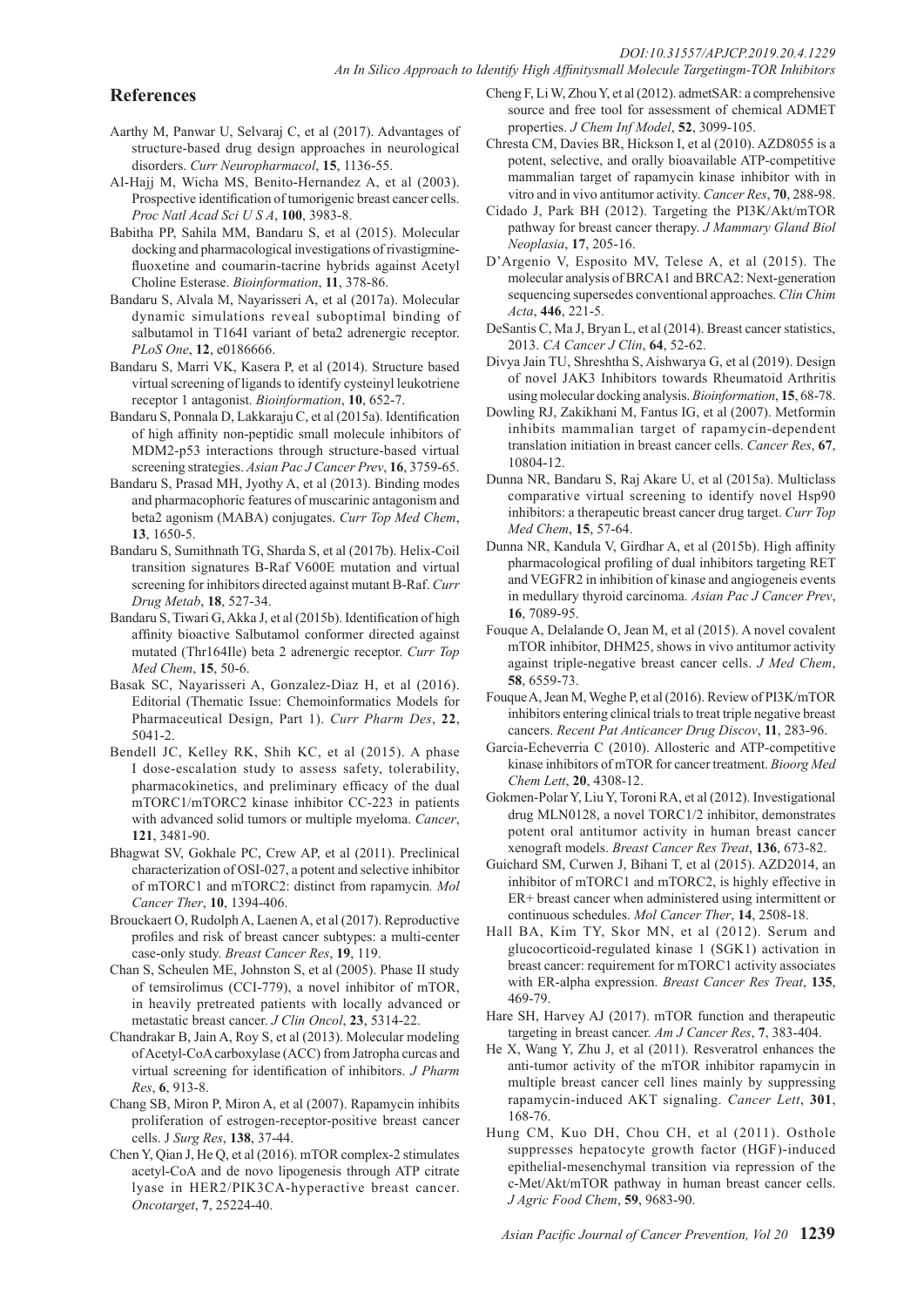- Jang NY, Kim DH, Cho BJ, et al (2015). Radiosensitization with combined use of olaparib and PI-103 in triple-negative breast cancer. *BMC Cancer*, **15**, 89.
- Jerusalem G, Rorive A, Collignon J (2014). Use of mTOR inhibitors in the treatment of breast cancer: an evaluation of factors that influence patient outcomes. *Breast Cancer (Dove Med Press)*, **6**, 43-57.
- Jordan NJ, Dutkowski CM, Barrow D, et al (2014). Impact of dual mTORC1/2 mTOR kinase inhibitor AZD8055 on acquired endocrine resistance in breast cancer in vitro. B*reast Cancer Res*, **16**, R12.
- Jorgensen WL, Maxwell DS, Tirado-Rives J (1996). Development and testing of the OPLS all-atom force field on conformational energetics and properties of organic liquids. *J Am Chem Soc*, **118**, 11225-36.
- Kelotra A, Gokhale SM, Kelotra S, et al (2014a). Alkyloxy carbonyl modified hexapeptides as a high affinity compounds for Wnt5A protein in the treatment of psoriasis. *Bioinformation*, **10**, 743.
- Kelotra S, Jain M, Kelotra A, et al (2014b). An in silico appraisal to identify high affinity anti-apoptotic synthetic tetrapeptide inhibitors targeting the mammalian caspase 3 enzyme. *Asian Pac J Cancer Prev*, **15**, 10137-42.
- Khandekar N, Singh S, Shukla R, et al (2016). Structural basis for the in vitro known acyl-depsipeptide 2 (ADEP2) inhibition to Clp 2 protease from Mycobacterium tuberculosis. *Bioinformation*, **12**, 92.
- Khandelwal R, Chauhan A, Hussain T, et al (2018). Structure-based virtual screening for the identification of high affinity small molecule towards STAT3 for the clinical treatment of Osteosarcoma. *Curr Top Med Chem*, **18**, 2511-26.
- Kolev VN, Wright QG, Vidal CM, et al (2015). PI3K/mTOR dual inhibitor VS-5584 preferentially targets cancer stem cells. *Cancer Res*, **75**, 446-55.
- Laamiri FZ, Hasswane N, Kerbach A, et al (2016). Risk factors associated with a breast cancer in a population of Moroccan women whose age is less than 40 years: a case control study. *Pan Afr Med J*, **24**, 19.
- Lee SL, Chou CC, Chuang HC, et al (2013). Functional role of mTORC2 versus Integrin-Linked Kinase in mediating Ser473-Akt Phosphorylation in PTEN-Negative prostate and breast cancer cell lines. *PLoS One*, **8**, e67149.
- Leung EY, Askarian-Amiri M, Finlay GJ, et al (2015). Potentiation of growth inhibitory responses of the mTOR inhibitor everolimus by dual mTORC1/2 inhibitors in cultured breast cancer cell lines. *PLoS One*, **10**, e0131400.
- Liu Q, Thoreen C, Wang J, et al (2009). mTOR mediated anti-cancer drug discovery. *Drug Discov Today Ther Strateg*, **6**, 47-55.
- Liu Q, Xu C, Kirubakaran S, et al (2013). Characterization of Torin2, an ATP-competitive inhibitor of mTOR, ATM, and ATR. *Cancer Res*, **73**, 2574-86.
- Lyne PD, Lamb ML, Saeh JC (2006). Accurate prediction of the relative potencies of members of a series of kinase inhibitors using molecular docking and MM-GBSA scoring. *J Med Chem*, **49**, 4805-8.
- Mahadevan D, Chiorean EG, Harris WB, et al (2012). Phase I pharmacokinetic and pharmacodynamic study of the pan-PI3K/mTORC vascular targeted pro-drug SF1126 in patients with advanced solid tumours and B-cell malignancies. *Eur J Cancer*, **48**, 3319-27.
- Majhi M, Ali MA, Limaye A, et al (2018). An in silico investigation of potential EGFR inhibitors for the clinical treatment of colorectal cancer. *Curr Top Med Chem*, **18**, 2355-66.
- Mallon R, Hollander I, Feldberg L, et al (2010). Antitumor

efficacy profile of PKI-402, a dual phosphatidylinositol 3-kinase/mammalian target of rapamycin inhibitor. *Mol Cancer Ther*, **9**, 976-84.

- Markman B, Tabernero J, Krop I, et al (2012). Phase I safety, pharmacokinetic, and pharmacodynamic study of the oral phosphatidylinositol-3-kinase and mTOR inhibitor BGT226 in patients with advanced solid tumors. *Ann Oncol*, **23**, 2399-408.
- Munster P, Aggarwal R, Hong D, et al (2016). First-in-human phase I study of GSK2126458, an oral pan-class I phosphatidylinositol-3-Kinase inhibitor, in patients with advanced solid tumor malignancies. *Clin Cancer Res*, **22**, 1932-9.
- Nasr AB, Ponnala D, Sagurthi SR, et al (2015). Molecular Docking studies of FKBP12-mTOR inhibitors using binding predictions. *Bioinformation*, **11**, 307.
- O'Regan R, Hawk NN (2011). mTOR inhibition in breast cancer: unraveling the complex mechanisms of mTOR signal transduction and its clinical implications in therapy. *Exp Opin Ther Targets*, **15**, 859-72.
- Padmini Gokhale APSC, Anushka A, Natasha K, Anuraj N, Sanjeev KS (2019). FLT3 inhibitor design using molecular docking based virtual screening for acute myeloid leukemia. *Bioinformation*, **15**, 104-15.
- Palak Shukla RK, Diksha S, Anindya D, Anuraj N, Sanjeev Kumar S (2019). Virtual screening of IL-6 inhibitors for idiopathic arthritis. *Bioinformation*, **15**, 121-30.
- Panwar U, Singh SK (2017). Structure-based virtual screening toward the discovery of novel inhibitors for impeding the protein-protein interaction between HIV-1 integrase and human lens epithelium-derived growth factor (LEDGF/p75). *J Biomol Struct Dyn*, **36**, 3199-3217.
- Papadopoulos KP, Tabernero J, Markman B, et al (2014). Phase I safety, pharmacokinetic, and pharmacodynamic study of SAR245409 (XL765), a novel, orally administered PI3K/ mTOR inhibitor in patients with advanced solid tumors. *Clin Cancer Res*, **20**, 2445-56.
- Patidar K, Deshmukh A, Bandaru S, et al (2016). Virtual screening approaches in identification of bioactive compounds Akin to delphinidin as potential HER2 inhibitors for the treatment of breast cancer. *Asian Pac J Cancer Prev*, **17**, 2291-5.
- Pei Z, Blackwood E, Liu L, et al (2013). Discovery and Biological Profiling of Potent and Selective mTOR Inhibitor GDC-0349. *ACS Med Chem Lett*, **4**, 103-7.
- Praseetha S, Bandaru S, Nayarisseri A, et al (2016). Pharmacological analysis of vorinostat analogues as potential anti-tumor agents targeting human histone deacetylases: an Epigenetic treatment stratagem for cancers. *Asian Pac J Cancer Prev*, **17**, 1571-6.
- Rao DM, Nayarisseri A, Yadav M, et al (2010). Comparative modeling of methylentetrahydrofolate reductase (MTHFR) enzyme and its mutational assessment: in silico approach. *Int J Bioinformatics Res*, **2**, 5-9.
- Rao YK, Wu AT, Geethangili M, et al (2011). Identification of antrocin from Antrodia camphorata as a selective and novel class of small molecule inhibitor of Akt/mTOR signaling in metastatic breast cancer MDA-MB-231 cells. *Chem Res Toxicol*, **24**, 238-45.
- Reddy KK, Singh P, Singh SK (2014). Blocking the interaction between HIV-1 integrase and human LEDGF/p75: mutational studies, virtual screening and molecular dynamics simulations. *Mol Biosyst*, **10**, 526-36.
- Schneider BP, Karwal M, Laufman L, et al (2008). A phase II study of oral MKC-1 for metastatic breast cancer (MBC). *J Clin Oncol*, **26**, 1046.
- Selvaraj C, Priya RB, Lee J-K, et al (2015). Mechanistic insights